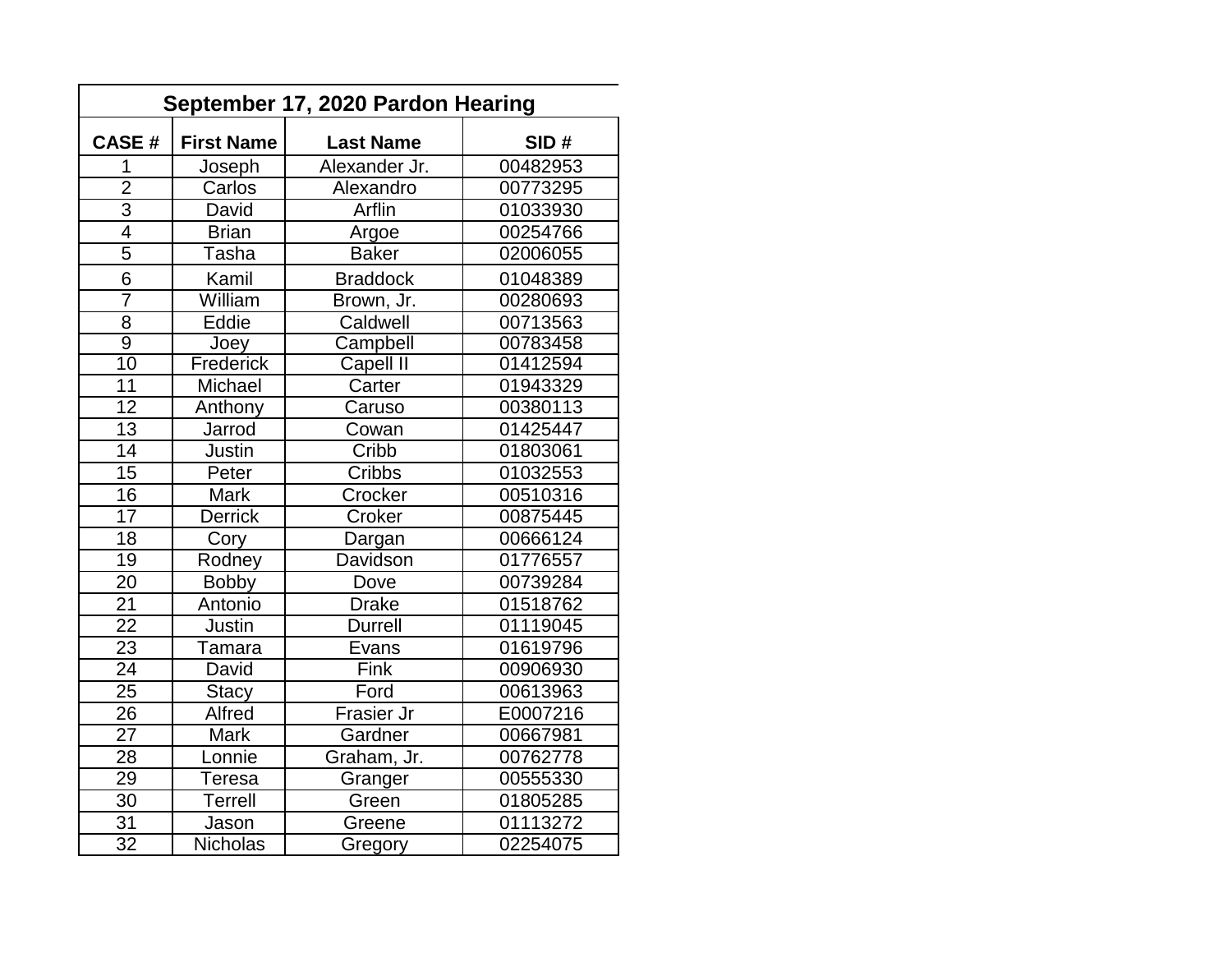| 33              | John           | Hammond          | No SID   |
|-----------------|----------------|------------------|----------|
| $\overline{34}$ | Lori           | Hammond          | 00646964 |
| 35              | Princeton      | Hannah           | 01745483 |
| $\overline{36}$ | Randall        | Harris Jr.       | 00810409 |
| 37              | Elton          | Haulbrook        | 02093485 |
| $\overline{38}$ | Juancarlos     | Hechavarria      | 00881426 |
| $\overline{39}$ | <b>Derrick</b> | Holmes           | 01425678 |
| $\overline{40}$ | Kelvin         | Hunt             | 00961116 |
| 41              | Jonathan       | Ingram           | 02366697 |
| $\overline{42}$ | David          | Jacobson-Carroll | 00801493 |
| 43              | Dorian         | <b>Jefferies</b> | 02133959 |
| 44              | <b>Marlowe</b> | Johnson          | No SID   |
| 45              | Patrick        | Johnson          | 1303622  |
| 46              | Connie         | Key              | 01322946 |
| 47              | Kenneth        | Lewis            | 00239440 |
| $\overline{48}$ | Eric           | Livingston       | 01653080 |
| 49              | Jermaine       | Lomax            | 02347497 |
| 50              | Darnell        | Louden           | 02335004 |
| $\overline{51}$ | <b>Mark</b>    | <b>Mayers</b>    | 00425317 |
| $\overline{52}$ | Sylvia         | <b>Mayers</b>    | 00354024 |
| 53              | <b>Scott</b>   | McIntosh         | 00853850 |
| $\overline{54}$ | Marvin         | Mills II         | 01285428 |
| 55              | Angel          | Mitchell         | 02186173 |
| 56              | Larold         | <b>Morris</b>    | 00249611 |
| $\overline{57}$ | Sean           | Norfleet         | 01656119 |
| 58              | Douglas        | O'Neal           | 00804840 |
| $\overline{59}$ | Shaquan        | Sherman          | 02104087 |
| 60              | Francis        | Stalvey          | 00537990 |
| 61              | Scott          | Taylor           | 00935838 |
| 62              | Marcella       | <b>Thies</b>     | 00140266 |
| 63              | Charles        | Wakefield, Jr.   | 00086791 |
| 64              | Joseph         | Young            | 00725515 |
| 65              | Lester         | Young, Jr.       | 00710140 |